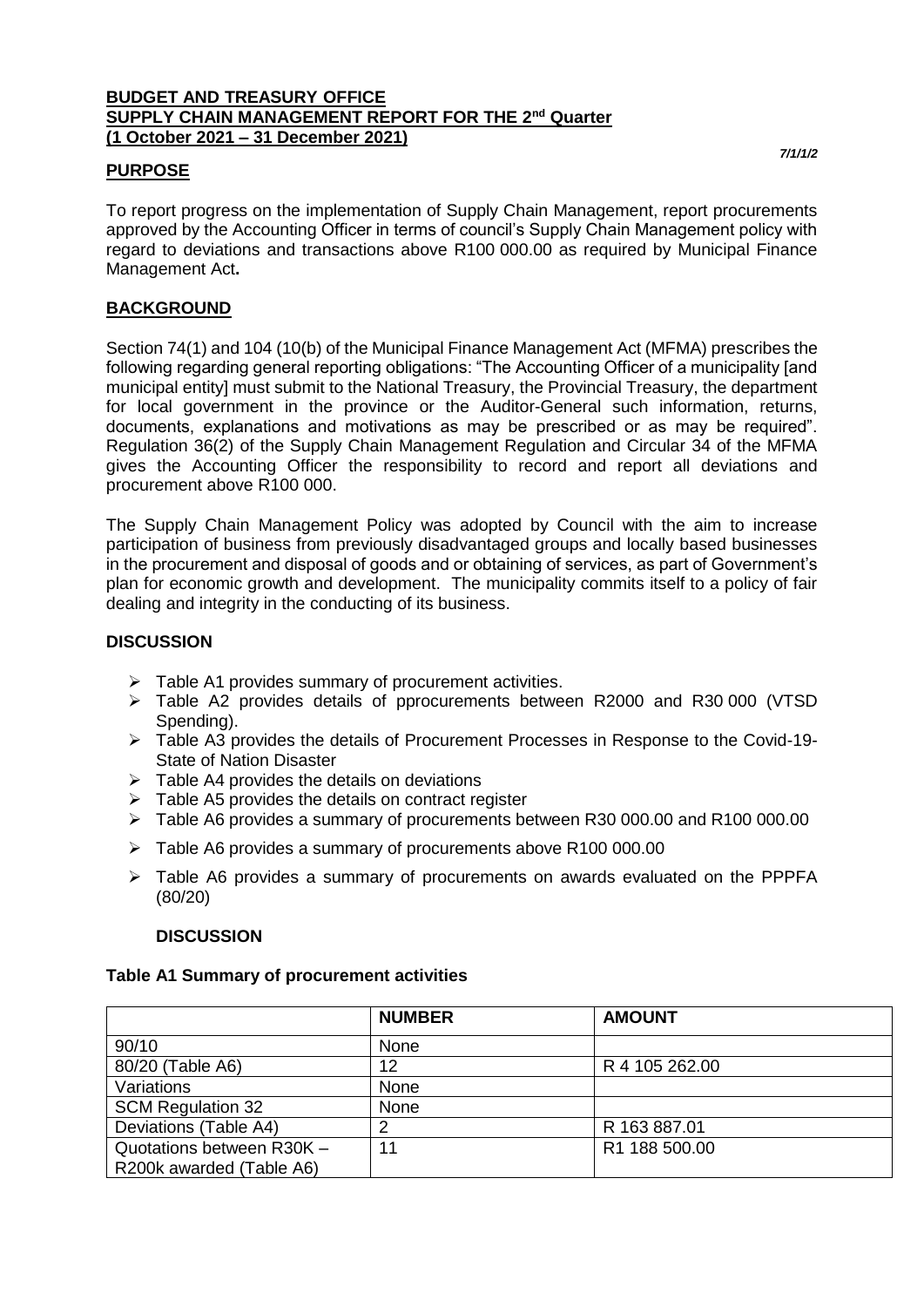| <b>Covid-19 National Disaster</b> | 11   | R 182 656.00   |
|-----------------------------------|------|----------------|
| (Table A3)                        |      |                |
| Quotations between R30K -         | 12   |                |
| R200k Advertised                  |      |                |
| Tenders advertised                |      |                |
| Tenders awarded (Table A6)        |      | R 2 916 762.00 |
| Tenders cancelled                 | None |                |
| Tenders referred back             | None |                |

# **Procurement between R2000 and R30 000 (VTSD Spending) from period (01/10/2021 –**

## **31/12/2021)**

The total transaction value of procurement made from the local service provider within Dr KK DM's area of jurisdiction amount to R 1 632 213.37

Refer to Table A2 below

# **Table A2 Procurement between R2000 and R30 000 (VTSD Spending)**

| Locality               | <b>Monthly Amount</b> |  |  |  |
|------------------------|-----------------------|--|--|--|
| October VTSD Spending  | R 615 359.75          |  |  |  |
| November VTSD Spending | R 583 705.82          |  |  |  |
| December VTSD Spending | R 433 147.80          |  |  |  |
|                        |                       |  |  |  |
| Other                  |                       |  |  |  |
| <b>Total</b>           | R 1 632 213.37        |  |  |  |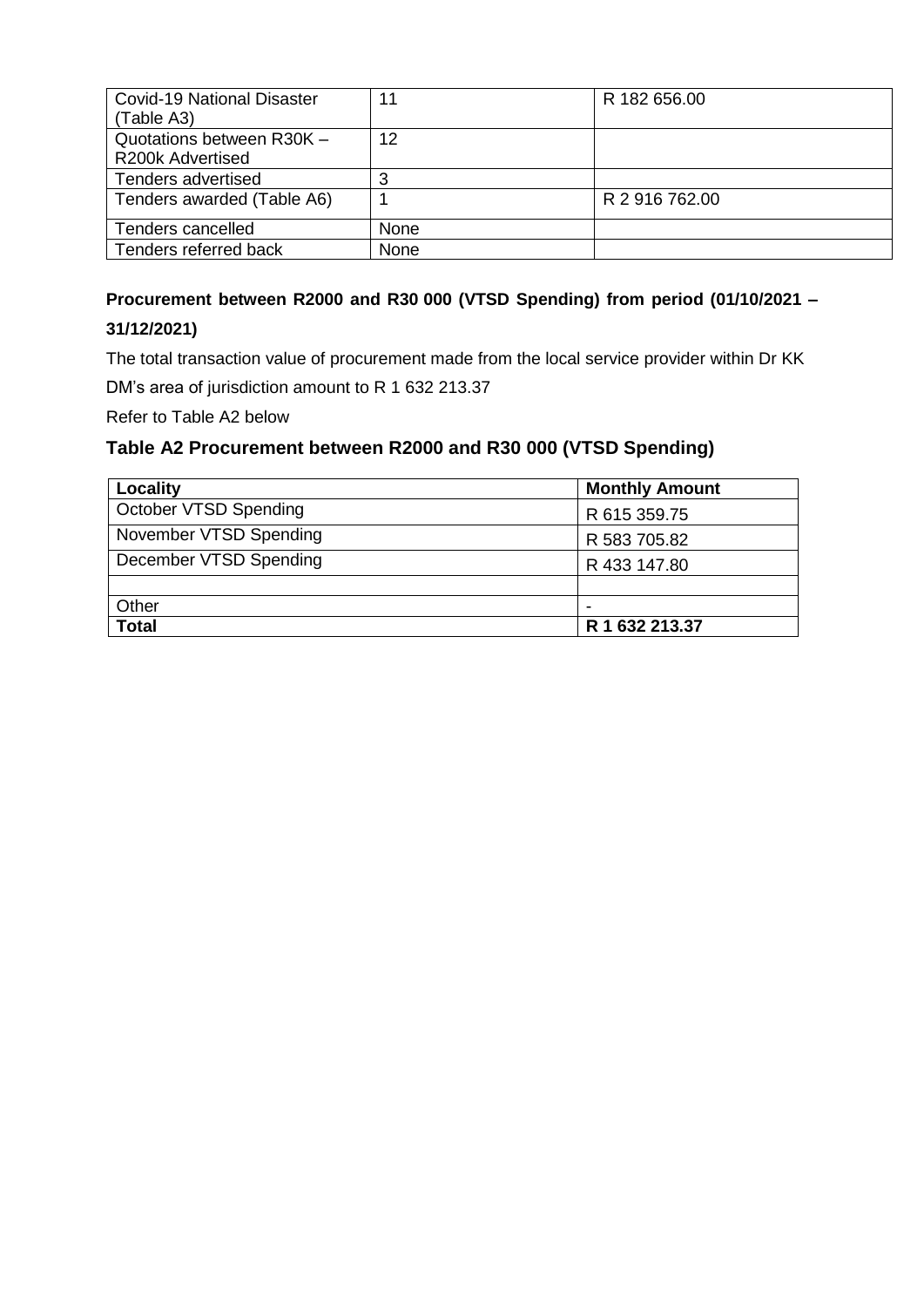# **Table A3**

Following is the Procurement Processes in Response to the Covid-19 State of Nation Disaster from period 01/10/2021 – 31/12/2021 amount to R 182 656.00.

| <b>NO</b>      | <b>SUPPLIER</b><br><b>NAME</b>      | <b>ITEM PROCURED</b>                                                                                                                                                                        | <b>ORDER</b><br><b>NUMBER</b> | <b>ORDER</b><br><b>DATE</b> | <b>VOTE USED</b>     | <b>PROCURE</b><br><b>MENT</b><br><b>PROCESS</b> | <b>AMOUNT</b>          |
|----------------|-------------------------------------|---------------------------------------------------------------------------------------------------------------------------------------------------------------------------------------------|-------------------------------|-----------------------------|----------------------|-------------------------------------------------|------------------------|
| $\overline{1}$ | Phahla<br>Mphakomo (Pty)<br>Ltd     | Meat Safety and<br>Compliance Campaign,<br>World Health Day<br>1. Hand soup 500ml 60<br>@ R 110.00<br>2. Cloth Mask 3ply 110<br>@ R 27.00<br><b>Hand Sanitizer</b><br>3.<br>125ml 50 @35.00 | 0001004053                    | 2021/10/12                  | 39052300140FLP43ZZWD | 3 Quote<br>Process                              | R 11 320.00            |
| $\overline{2}$ | Morning Time<br>Trading 120 CC      | Resources for educational<br>awareness campaign<br>1. Cloth Mask 200 @ R<br>27.00<br>Hand sanitizer 125ml<br>200 @ R35.00                                                                   | 0001004114                    | 2021/11/05                  | 39052300140FLP43ZZWD | 3 Quote<br><b>Process</b>                       | R <sub>12</sub> 400.00 |
| $\overline{3}$ | Qalobucha<br>Trading and<br>Project | Sanitary liquid for EPWP<br>workers<br>1. Sanitizers 1L 200 @<br>R147.60                                                                                                                    | 0001004134                    | 2021/11/19                  | 36052599410FLP47ZZWD | 3 Quote<br><b>Process</b>                       | R29 520.00             |
| $\overline{4}$ | Countrybugs (Pty)<br>Ltd            | Procurement of surgical<br>masks for EPWP workers<br>1. Surgical Masks 4500                                                                                                                 | 0001004135                    | 2021/11/19                  | 36052599410FLP47ZZWD | 3 Quote<br><b>Process</b>                       | R29 700.00             |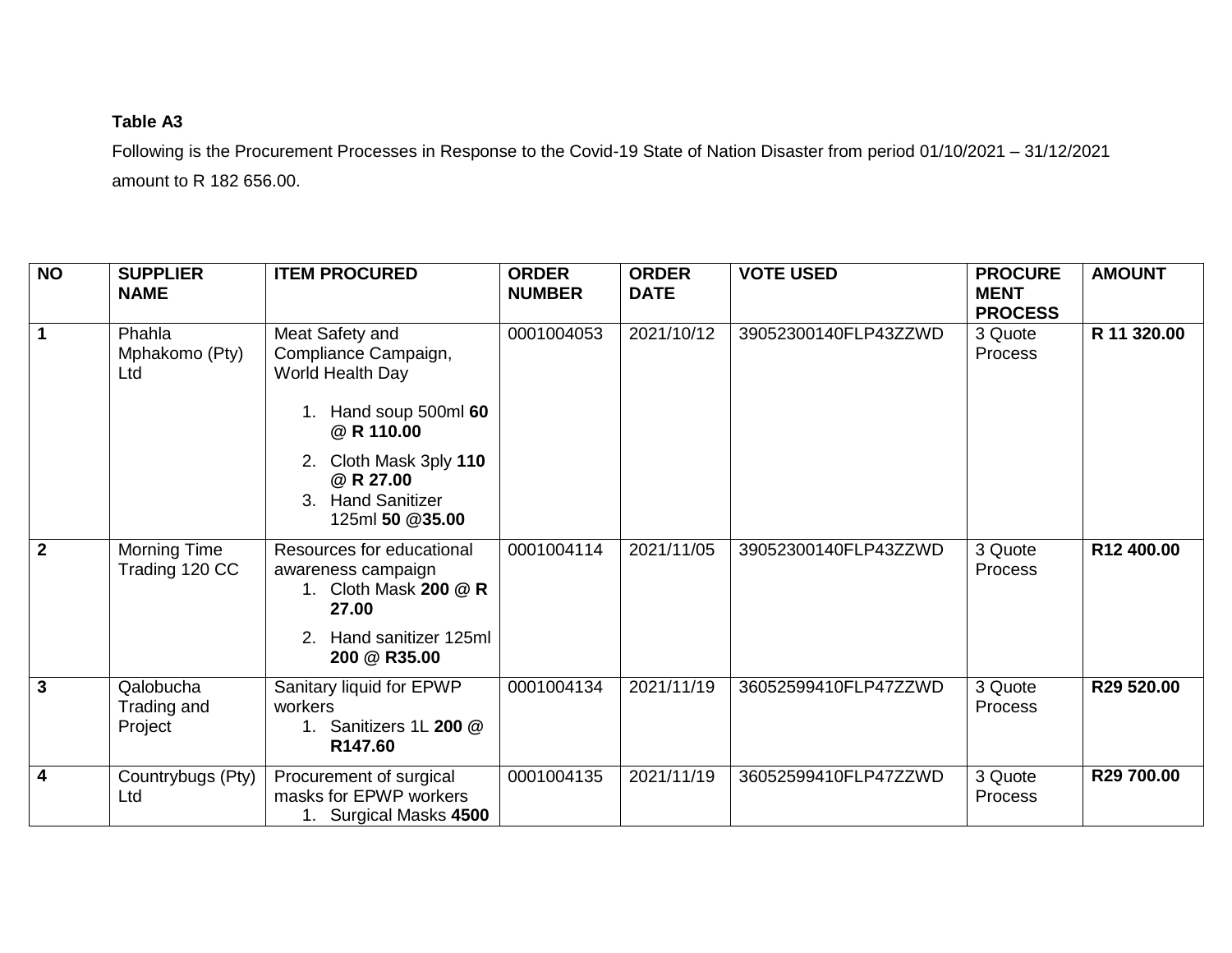|                         |                                     | @ R 6.60                                                                                                                                                                                                                                                                                                                        |            |            |                      |                    |             |
|-------------------------|-------------------------------------|---------------------------------------------------------------------------------------------------------------------------------------------------------------------------------------------------------------------------------------------------------------------------------------------------------------------------------|------------|------------|----------------------|--------------------|-------------|
| $5\overline{5}$         | Majosphie<br>Trading and<br>Project | <b>Resources for Global</b><br><b>Handwashing Awareness</b><br>15 October 2021 and 29<br>October 2021<br>1. Hand Soap 500ml<br>250 @ R60.00<br>2. Cloth Mask 200 @<br>27.00                                                                                                                                                     | 0001004160 | 2021/12/02 | 39052300140FLP43ZZWD | 3 Quote<br>Process | R 22 250.00 |
|                         |                                     | 3. Hand Sanitizer 50 @<br>37.00                                                                                                                                                                                                                                                                                                 |            |            |                      |                    |             |
| 6                       | Rina Lesego<br>Trading              | Resources for Health and<br><b>Hygiene Awareness</b><br>Campaign on the<br>10/11/2021 and 23/11/2021<br>1. Hand Soap 100ml<br>40 @ R35.00<br>2. Hand Soap 500ml<br>40 @ R 60.00<br>3. Hand Soap 51 5 @<br>R120.00<br>4. Cloth Mask 140 @<br>R27.00<br>5. Hand Sanitizer 515<br>@ R270.00<br>6. Gloves 100 Packed<br>5 @ R220.00 | 0001004182 | 2021/12/02 | 39052300140FLP43ZZWD | 3 Quote<br>Process | R 10 630.00 |
| $\overline{\mathbf{7}}$ | K M L L Family<br>Pty Ltd           | Resources for Health and<br><b>Hygiene Awareness</b><br>Campaign at Day Care<br>Center Klerksdorp<br>1. Hand Soap 5 16 @                                                                                                                                                                                                        | 0001004183 | 2021/12/02 | 39052300140FLP43ZZWD | 3 Quote<br>Process | R 6 400.00  |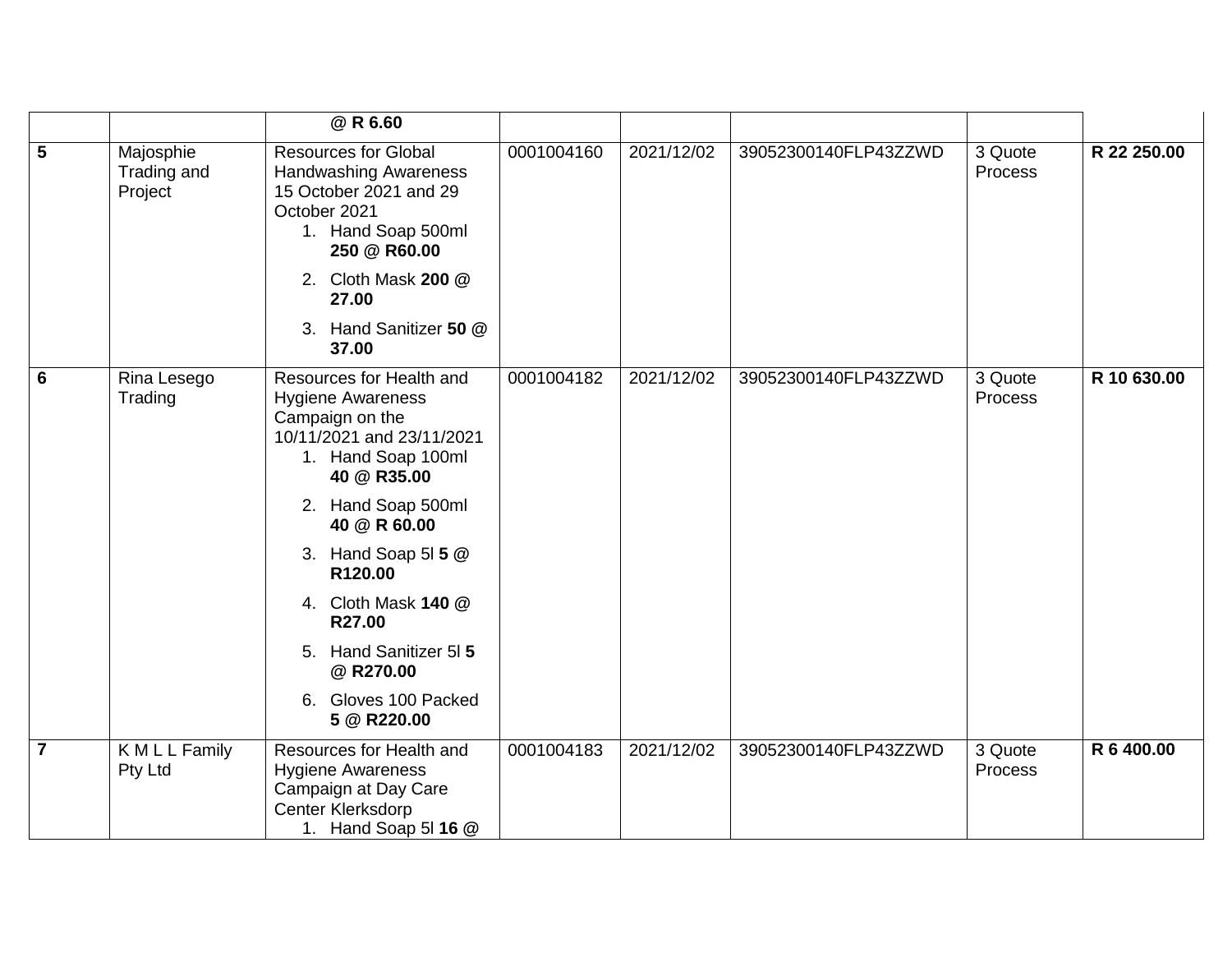|    |                                                  | R130.00                                                                                                                                              |            |            |                      |                    |             |
|----|--------------------------------------------------|------------------------------------------------------------------------------------------------------------------------------------------------------|------------|------------|----------------------|--------------------|-------------|
|    |                                                  | 2. Hand Sanitizer 5116<br>@ R270.00                                                                                                                  |            |            |                      |                    |             |
| 8  | <b>Asset Brand</b>                               | Resources for Food and<br><b>Safety Awareness</b><br>Campaign on the 22-26<br>November 2021<br>1. Cloth Mask 66 @<br>R27.00                          |            | 2021/12/13 | 39052300120FLP43ZZWD | 3 Quote<br>Process | R 9 582.00  |
|    |                                                  | 2. A3 Posters Covid 19<br>60 @ R130.00                                                                                                               |            |            |                      |                    |             |
|    |                                                  | 3. Hand Sanitizer 516<br>@ R290.00                                                                                                                   |            |            |                      |                    |             |
| 9  | Sichulumancile<br>Trading (Pty) Ltd              | Resources for Food and<br><b>Safety Awareness</b><br>Campaign<br>1. Hand Soap 500ml<br>200 @ R60.00                                                  | 0001004214 | 2021/12/02 | 39052300140FLP43ZZWD | 3 Quote<br>Process | R 24 400.00 |
|    |                                                  | 2. Cloth Mask 200 @<br>R27.00                                                                                                                        |            |            |                      |                    |             |
|    |                                                  | <b>Hand Sanitizer</b><br>3 <sub>1</sub><br>100ml 200 @R35.00                                                                                         |            |            |                      |                    |             |
| 10 | <b>Shepard Workers</b><br><b>Trading Pty Ltd</b> | Resources for Health and<br><b>Hygiene Awareness</b><br>Campaign on the 24<br>November 2021<br>1. Hand Soap 51 3 @<br>R135.00<br>2. Cloth Mask 617 @ | 0001004218 | 2021/12/02 | 39052300140FLP43ZZWD | 3 Quote<br>Process | R 17 904.00 |
|    |                                                  | R27.00<br>3. Hand Sanitizer 513                                                                                                                      |            |            |                      |                    |             |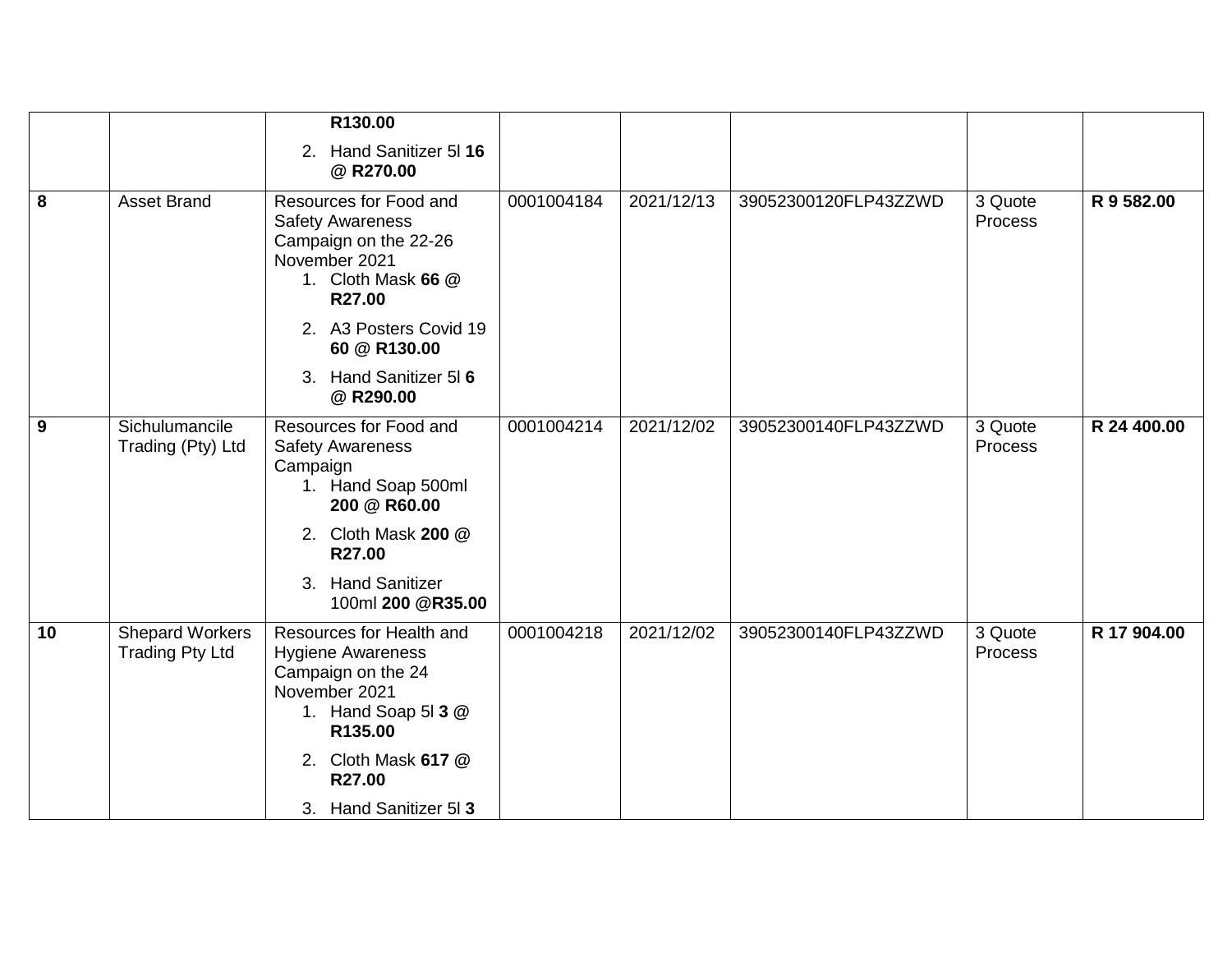|    |                          | @ R240.00                                                                                                                                                                                                                             |            |            |                      |                    |                            |
|----|--------------------------|---------------------------------------------------------------------------------------------------------------------------------------------------------------------------------------------------------------------------------------|------------|------------|----------------------|--------------------|----------------------------|
| 11 | Monsortium (Pty<br>(Ltd) | Procurement for<br><b>Promotional Material for</b><br><b>Community Services</b><br>1. Cloth Mask 100 @<br><b>R27.00</b><br>2. Corona Virus<br>Posters A1<br>(Laminated) 10 @<br>R235.00<br>3. Hand Sanitizer<br>100ml 100 @<br>R35.00 | 0001004233 | 2021/12/15 | 39052300120FLP43ZZWD | 3 Quote<br>Process | R 8 550.00                 |
|    |                          |                                                                                                                                                                                                                                       |            |            |                      |                    | Grand Total   R 182 656.00 |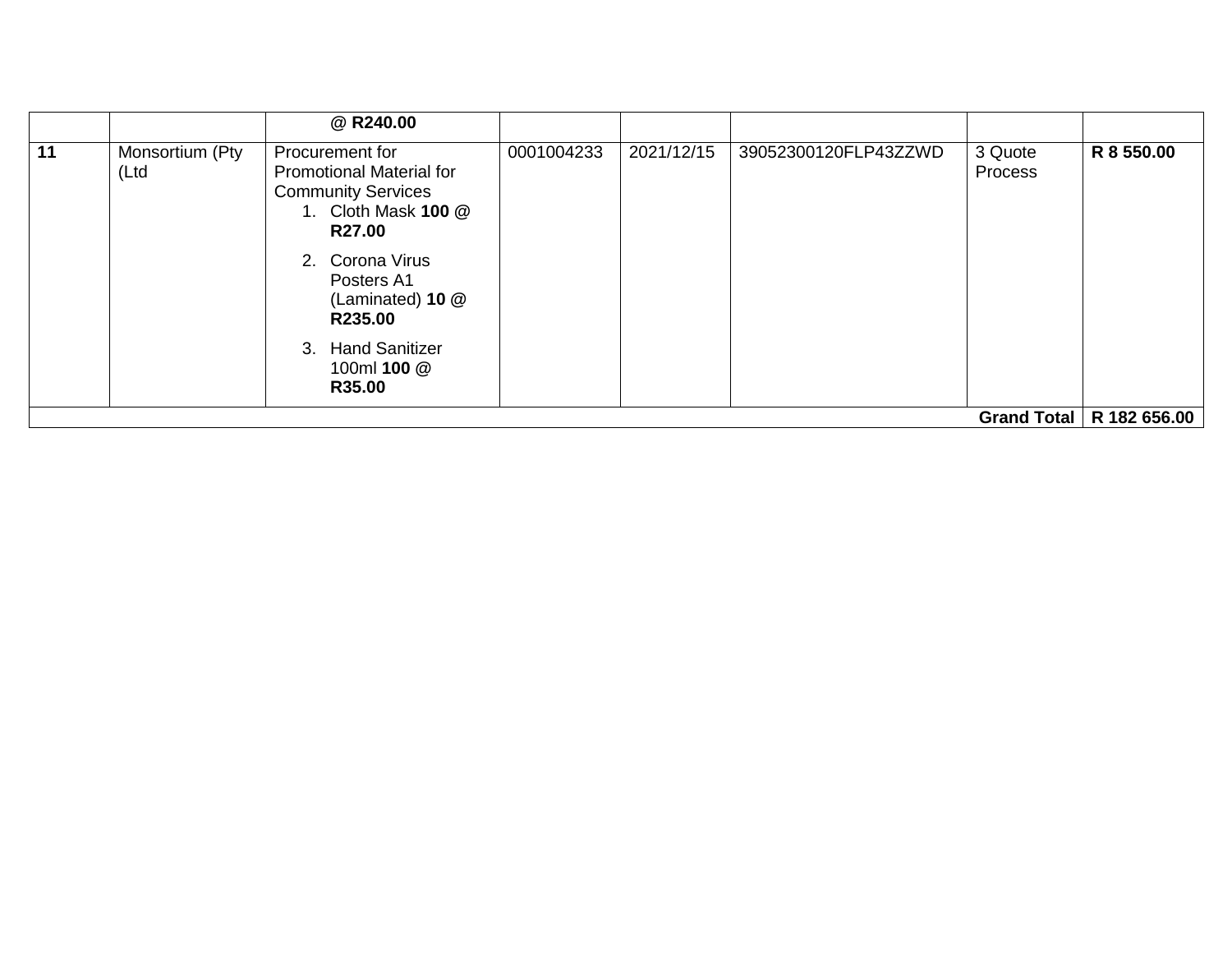## **DEVIATIONS**

**Table A4** Below provides list of transactions procurred through Regulation 36 of the SCM Regualtion (Deviations) from period 01/10/2021 – 31/12/2021 amount to R 163 887.01.

| N <sub>O</sub> | <b>COMPANY</b>         | <b>DESCRIPTION</b>           | Locality | SCM Reg. 36                                                       | <b>AMOUNT</b> |
|----------------|------------------------|------------------------------|----------|-------------------------------------------------------------------|---------------|
|                |                        |                              | %        |                                                                   |               |
| $\overline{1}$ | <b>KM Detroy</b>       | <b>Deviation-Emergency</b>   | 100%     | The Procurement was done through Regulation. 36 1 (a) (i) In an   | R 160 000.01  |
|                | <b>Business</b>        | cleaning at Disaster         |          | emergency- on the 25 November 2021 the Disater Management         |               |
|                | Enterprise             | Manament Centre after the    |          | Centre was affected by the Hailstorm. The whole area was          |               |
|                |                        | Hailstorm on the 25          |          | covered with water and hailstorm that caused non movement of      |               |
|                |                        | November 2021                |          | vehicles and services at the (DRMC). All the people who were      |               |
|                |                        |                              |          | inside the (DRMC) were trapped for several hours until such time  |               |
|                |                        |                              |          | that the water has subsided before the vehicle can be moved.      |               |
|                |                        |                              |          | KM Detroy Business Enterprise services were utilised to clear the |               |
|                |                        |                              |          | hailstorm and repair the damaged storm water drainage system      |               |
|                |                        |                              |          | and further construct new channels to allow easy flow of water    |               |
|                |                        |                              |          | caused by the hailstorm.                                          |               |
| $\overline{2}$ | <b>Hasler Business</b> | Replacement of ink cartridge |          | The Procurement was done through Regulation. 36 1 (a) (ii)        | R 3 887.00    |
|                | Systems (Pty)          | for the Franking Machine     |          | Hasler is the sole provider of the franking machine's ink         |               |
|                |                        |                              |          | cartridges. The contract between the municipality and Hasler has  |               |
|                |                        |                              |          | since lapsed, the franking machine is still in good condition and |               |
|                |                        |                              |          | Corporate Support Services is till using the machine.             |               |
|                |                        |                              |          | <b>Grand Total</b>                                                | R 163 887.01  |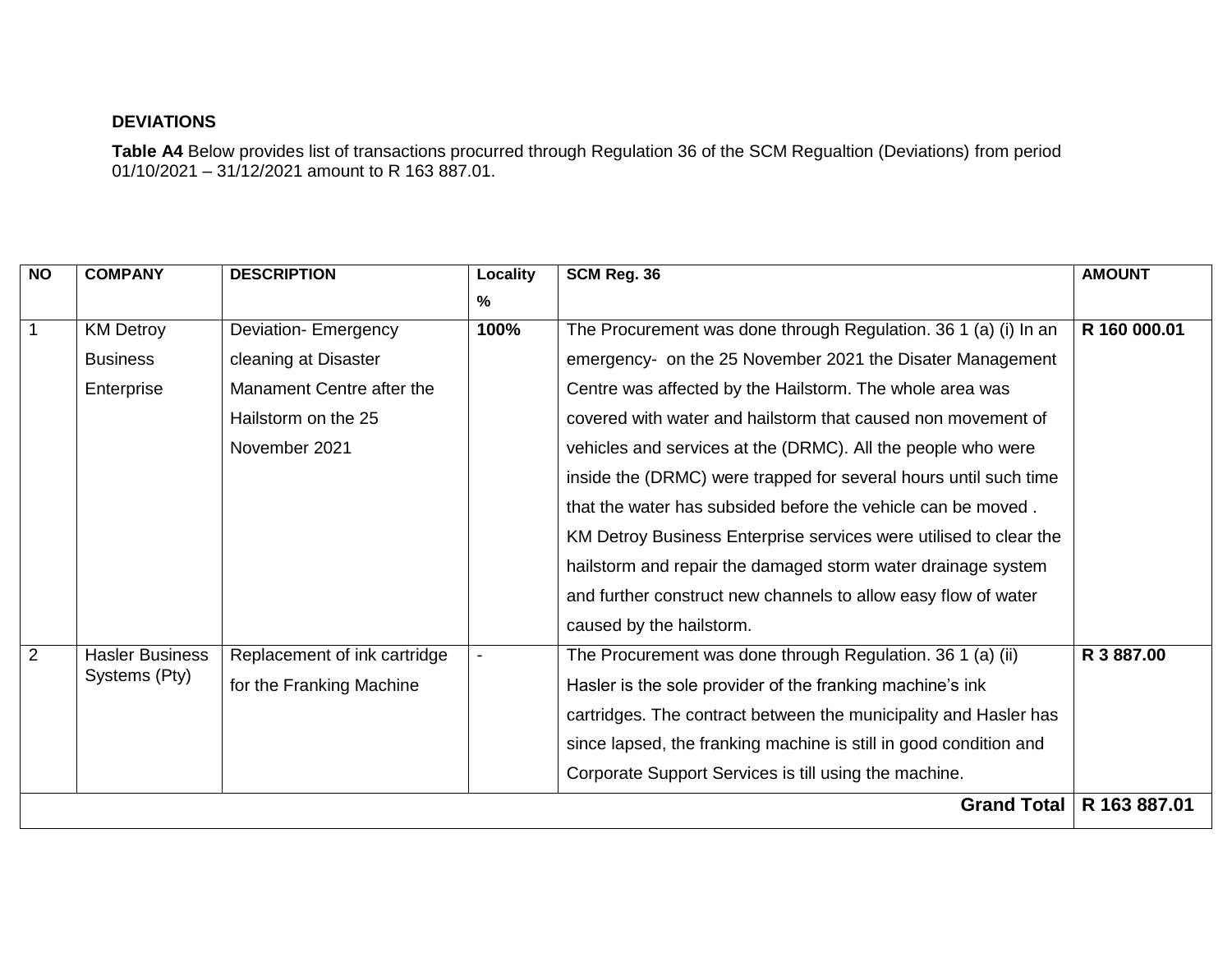#### **CONTRACTED SERVICES FOR DR. KENNETH KAUNDA DISTRICT MUNICIPALITY 2021/2022**

## **CONTRACT REGISTER – 2021/2022**

The municipality has entered into contracts which imposed financial obligations on the municipality beyond a financial year i.e., 12 months, most of these contracts are long termed contract, meaning that the duration period exceeds 12 months. Below a list of all contracted services for the Dr. Kenneth Kaunda District Municipality. Refer to **Table A5 below**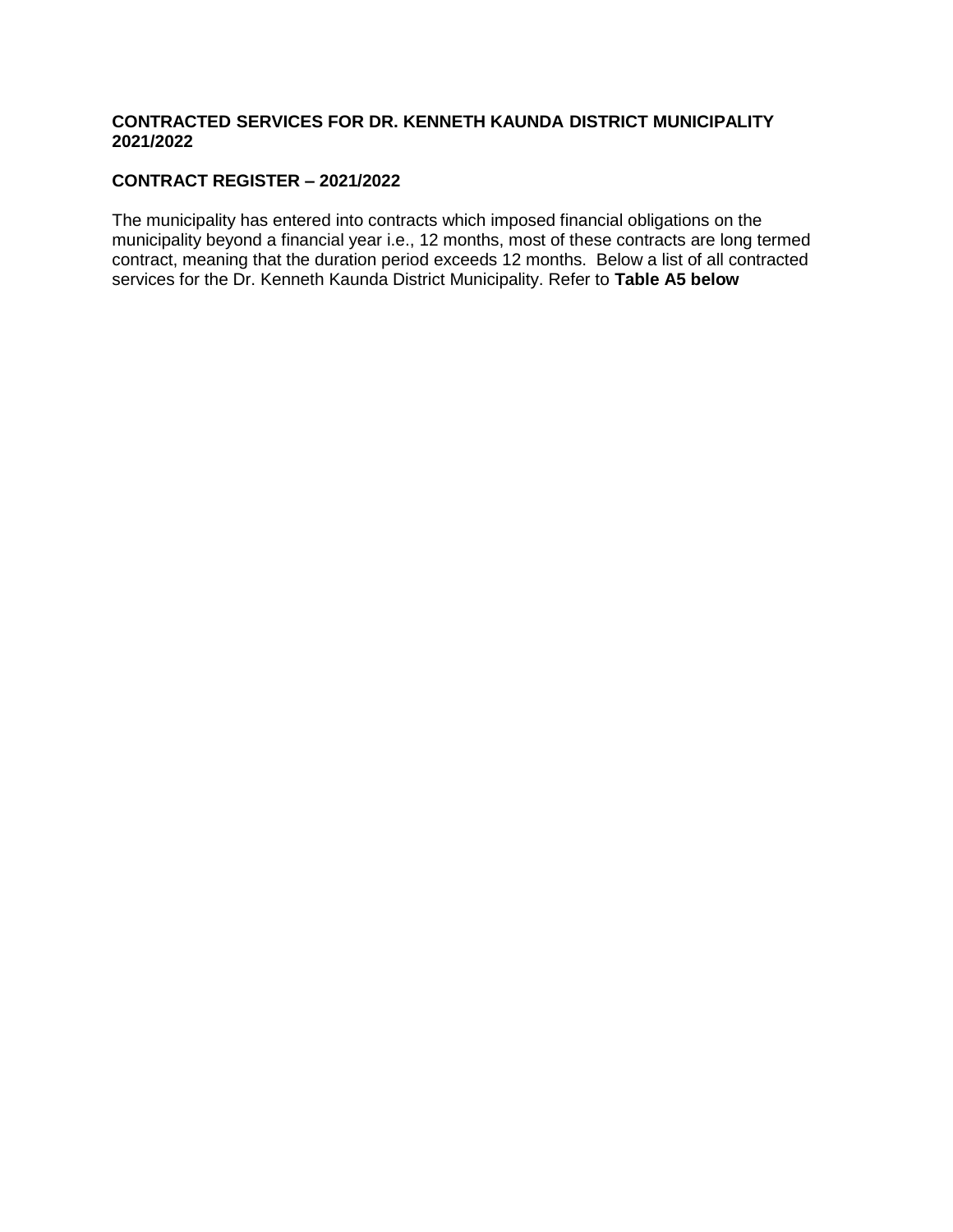| NO.            | <b>Contractor</b>                                                               | <b>Commence</b> | <b>Expiry Date</b>  | <b>Services</b>                                                   | <b>Monthly</b>                                         | <b>Status</b>                            | <b>Responsible</b>           | <b>Comments</b>                                                                 |
|----------------|---------------------------------------------------------------------------------|-----------------|---------------------|-------------------------------------------------------------------|--------------------------------------------------------|------------------------------------------|------------------------------|---------------------------------------------------------------------------------|
|                | <b>Name</b>                                                                     | <b>Date</b>     |                     |                                                                   | <b>Payment</b>                                         |                                          | dept/official                |                                                                                 |
| $\mathbf{1}$   | Matlosana City<br>Council                                                       | 01-02-2002      | Until notice        | <b>Building Rental</b>                                            | R 61 408.34                                            | Current                                  | Corporate<br><b>Services</b> | Current                                                                         |
| $\overline{2}$ | <b>Business</b><br>Connexion                                                    | 01-07-2021      | Month to<br>Month   | Software - Venus<br>(SOLAR<br>SYSTEM)                             | R 35 546.04                                            | Current                                  | Finance                      | Current                                                                         |
| 3              | <b>Old Mutual</b><br>Property /<br>Columbia Falls<br>Properties 80<br>(PTY) Ltd | 01-07-2021      | 30-07-2022          | <b>Building Rental</b>                                            | R 175 375.52                                           | Current                                  | Corporate<br><b>Services</b> | Current                                                                         |
| $\overline{4}$ | Samsung                                                                         | 13-05-2018      | Month to<br>Month   | Telephone<br>System                                               | Charged as<br>per minute<br>usage (R48<br>142.32)      | Only<br>payment for<br><b>VOIP Lines</b> | Corporate<br><b>Services</b> | Month to<br>Month                                                               |
| 5              | Blaq.M Holdings<br>(PTY) LTD                                                    | 01-10-2018      | 30-11-2021          | Insurance                                                         | R 390 220.53                                           | Contract<br>Ended                        | Finance                      | Contract<br>Extended with<br>two month<br>while the<br>process was<br>unfolding |
| $6\phantom{1}$ | <b>JB Marks</b>                                                                 | 01-01-2018      | <b>Until Notice</b> | Tlokwe EHS,<br><b>Rental of Office</b><br>Space (EHS)             | Monthly<br>Amount:<br>R 1 200.00                       | Current                                  | Community<br><b>Services</b> | Current                                                                         |
| $\overline{7}$ | Maxim Planning<br>Solutions (PTY)<br><b>LTD</b>                                 | 01-11-2018      | 31-12-2021          | Review &<br>Alignment of Dr<br><b>KKDM Spatial</b><br>Development | R550<br>000.00<br>(Dr KKDM)<br>R552000.00<br>(JB Mark) | Contract<br>Ended                        | LED&<br>Planning             | Contract<br>Variation/Exte<br>nsion (MFMA<br>Sec. 116 (3)                       |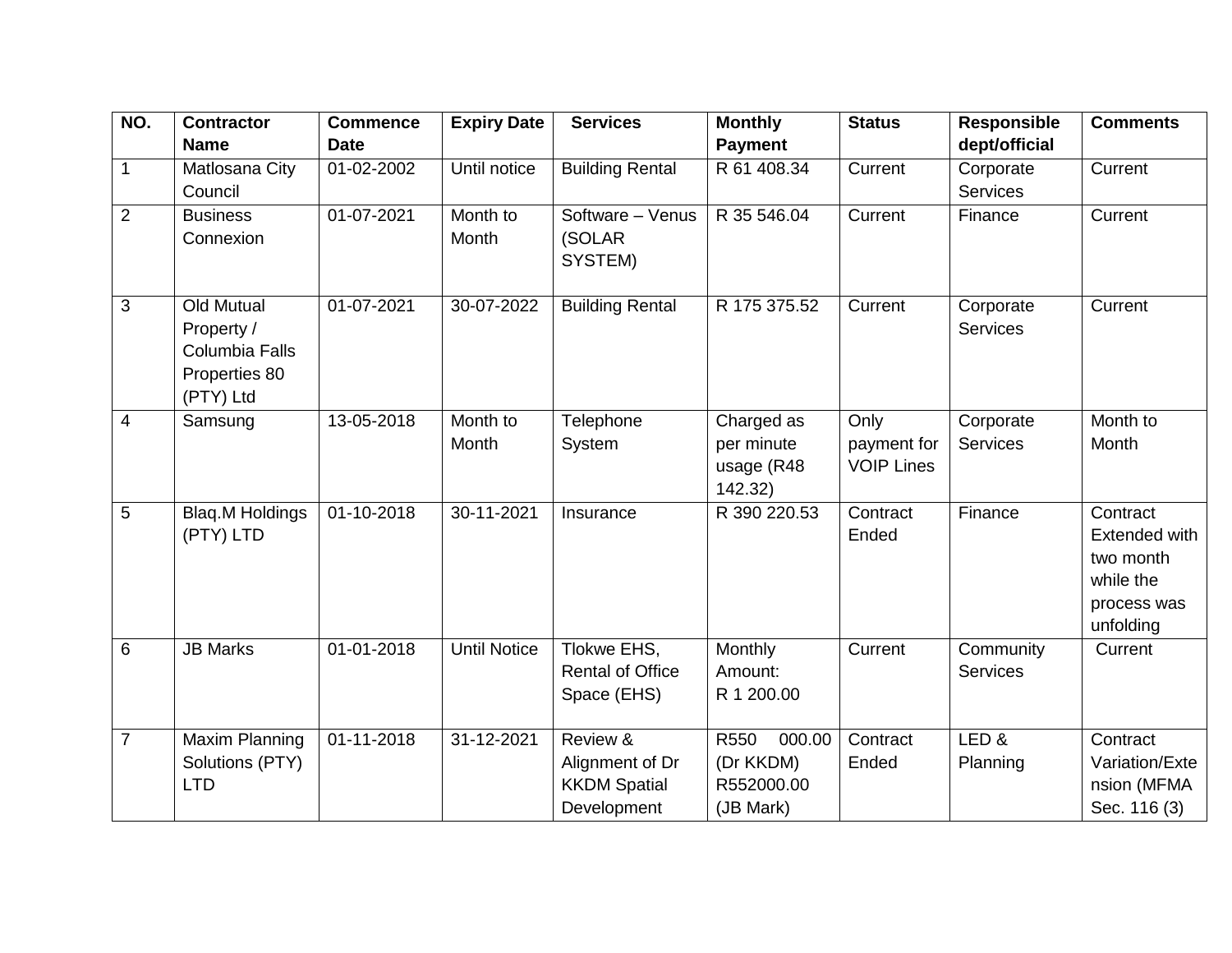|                 |                                   |            |            | Framework 2018                                                                                                                                                                                                                                        | R249550.00<br>(Matlosana)<br><b>Full Contract</b><br>Amount |         |                       | $(a)$ & $(b)$                         |
|-----------------|-----------------------------------|------------|------------|-------------------------------------------------------------------------------------------------------------------------------------------------------------------------------------------------------------------------------------------------------|-------------------------------------------------------------|---------|-----------------------|---------------------------------------|
| 8               | <b>Nalko</b><br>Engineering       | 23-09-2019 | 30-06-2022 | Road Asset<br>Management<br>System (RAMS)                                                                                                                                                                                                             | R 5 669.50<br>Per Rate                                      | Current | LED&<br>Planning      | Current                               |
| 9               | Pono Security<br>Service          | 01-10-2019 | 30-09-2022 | <b>Security Service</b>                                                                                                                                                                                                                               | R 447 152.20<br>(monthly)                                   | Current | Corporate<br>Services | Current<br><b>MFMA</b><br>section 114 |
| 10 <sup>1</sup> | <b>Indlela Data</b><br>(Pty) Ltd  | 28-10-2019 | 27-10-2022 | <b>Photo Copiers</b>                                                                                                                                                                                                                                  | R 3 701<br>078.43<br><b>Full contract</b><br>amount         | Current | Corporate<br>Services | Current                               |
| 11              | Dash Host (Pty)<br>Ltd            | 06-03-2020 | 05-03-2023 | Computer<br>Hardware and<br>software as and<br>when required                                                                                                                                                                                          | R 108 749.70<br>Average Unit<br>Cost                        | Current | Finance               | Current                               |
| 12              | Cholaw<br>Consulting (Pty)<br>Ltd | 18-03-2021 | Current    | Invitation from<br>Suitably<br>Qualified<br>Professionals to<br>Develop a<br>Proposal for a<br><b>District Housing</b><br>Sector Plan and<br>the<br>Accreditation<br><b>Business Plan</b><br>for the Dr<br>Kenneth<br>Kaunda District<br>Municipality | R 782 608.00<br>Full contract<br>amount                     | Current | LED&<br>Planning      | Current                               |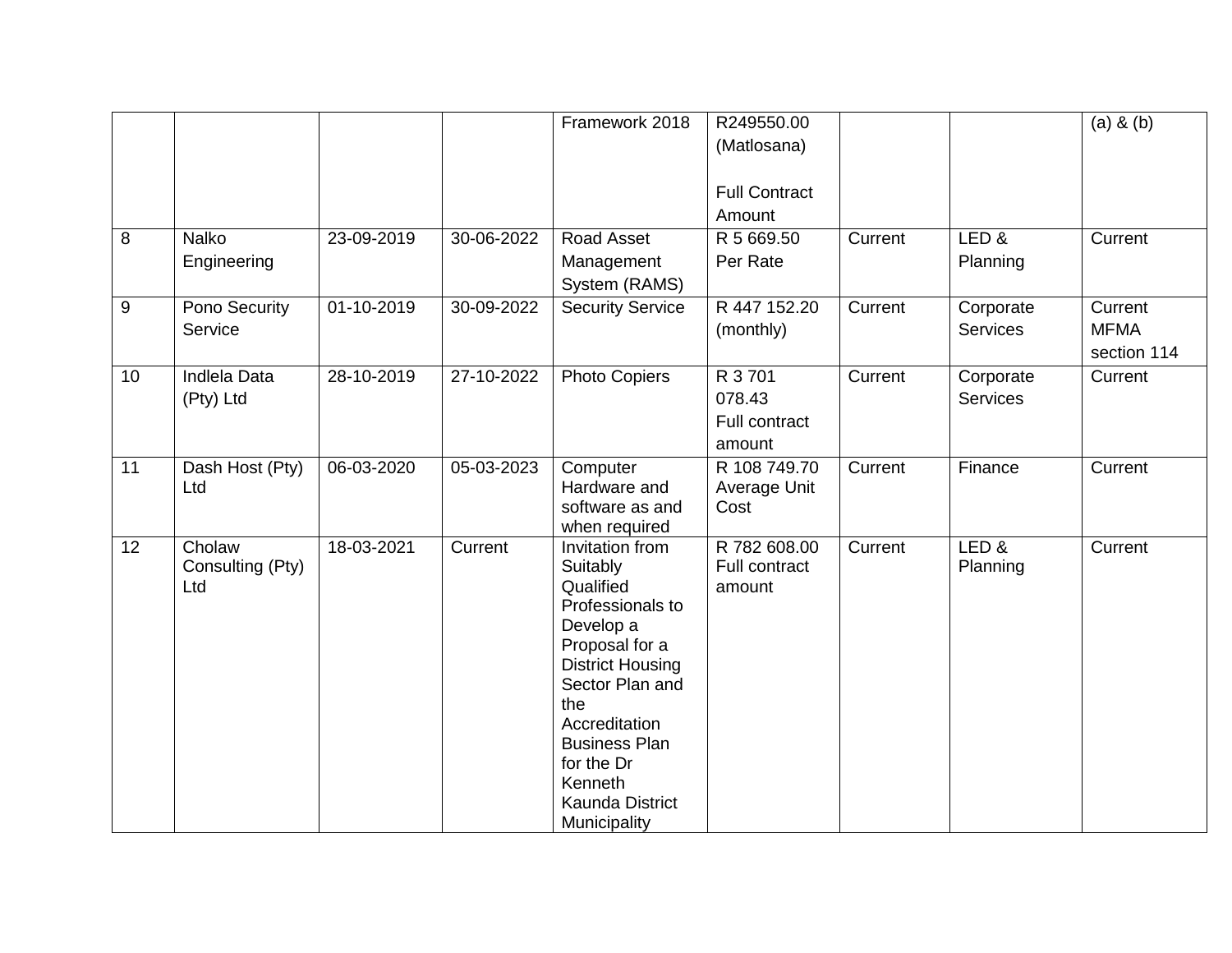| 13 | Go Big Media<br>(Pty) Ltd                                                                                                                                               | 15-06-2021 | 14-06-2024 | Tender for the<br>Design and<br>Placing of<br>Municipal<br>Messages within<br>the Dr Kenneth<br><b>Kaunda District</b><br>Local<br>Municipalities on<br><b>Street Pole Ads</b><br>and Billboards<br>for a period of<br>three (3) years | R 4 271<br>211.85 Full<br>contract<br>amount | Current | Communicatio<br>ns           | Current |
|----|-------------------------------------------------------------------------------------------------------------------------------------------------------------------------|------------|------------|----------------------------------------------------------------------------------------------------------------------------------------------------------------------------------------------------------------------------------------|----------------------------------------------|---------|------------------------------|---------|
| 14 | <b>TNT</b><br>1.<br>Consulting<br>(Pty) Ltd<br>2. Maine<br>Management<br>& Chartered<br>Accountants<br>Minatlou<br>3.<br>Consultants<br>& Accounting<br><b>Services</b> | 12-07-2021 | Current    | Tender for<br>Appointment of<br>Panel of<br>Consultants of<br>Financial<br>Service Provider<br>for<br>Accounting<br>Work over a<br>period<br>of Three (3)<br>Years.                                                                    | R 5 548.00<br>(Average Rate<br>per hour)     | Current | Finance                      | Current |
| 15 | <b>Bubede Multi-</b><br>Services T/A<br>Lightboxnet                                                                                                                     | 12-07-2021 | Current    | <b>Tenders Are</b><br>Invited for The<br>Design, Supply,<br>Delivery,<br>Installation,<br>Training,<br>Management<br>and On-Going<br>Support of an<br>Electronic                                                                       | R2 418 000,00<br>Full contract<br>amount     | Current | Corporate<br><b>Services</b> | Current |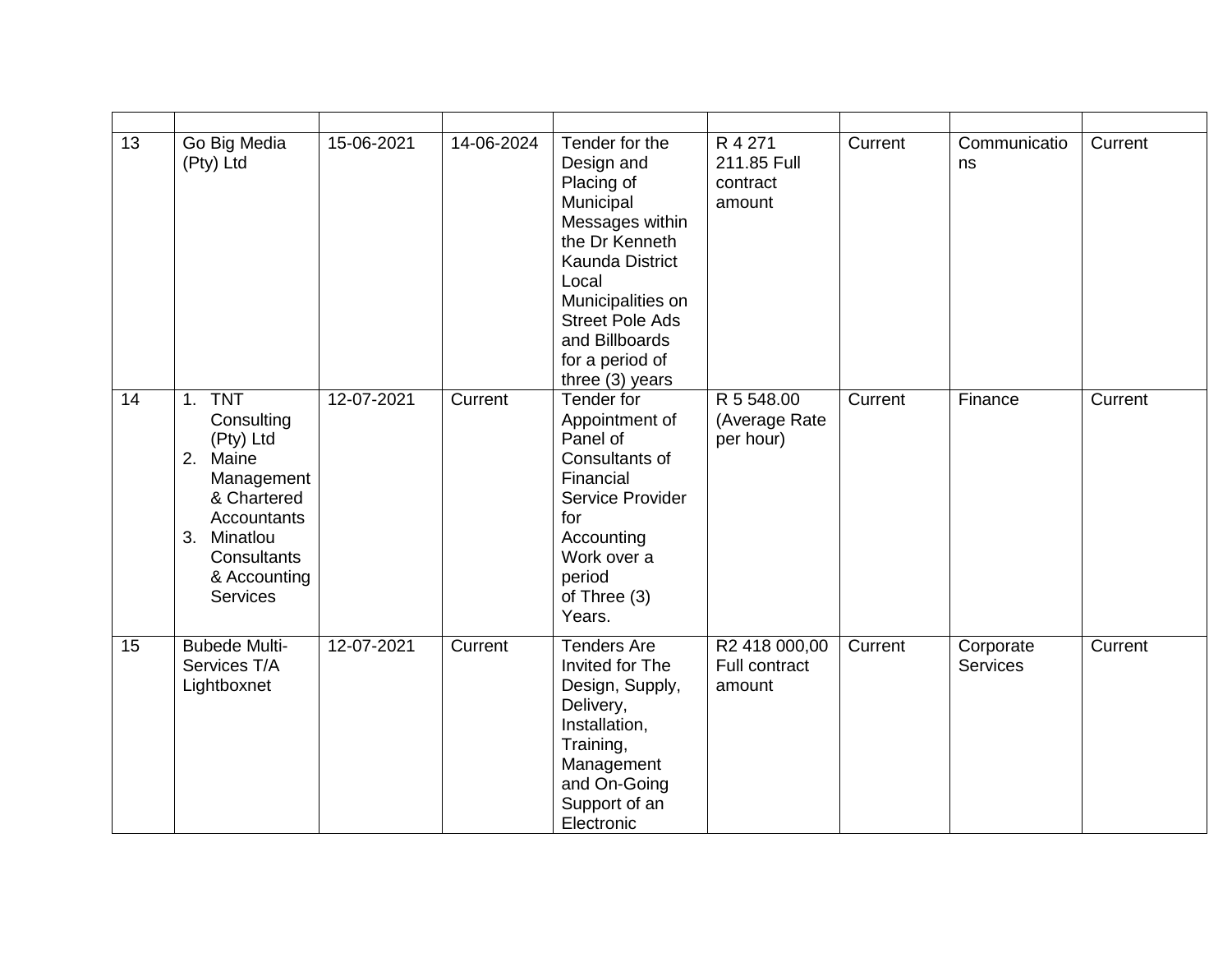|    |                                               |            |            | Document<br>Management<br>and Workflow<br>Solution for Dr<br>Kenneth<br>Kaunda District<br>Municipality for<br>the period of<br>three (3) years                                                                                                   |                                              |         |         |         |
|----|-----------------------------------------------|------------|------------|---------------------------------------------------------------------------------------------------------------------------------------------------------------------------------------------------------------------------------------------------|----------------------------------------------|---------|---------|---------|
| 16 | Lateral Unison<br>Insurance<br><b>Brokers</b> | 01/12/2021 | 30/11/2024 | Tender for<br>Appointment of<br>a Service<br>Provider to<br>Manage and<br><b>Provide Short</b><br>Term Insurance<br>Cover for the<br>Assets and<br>Liabilities of Dr.<br>Kenneth<br>Kaunda District<br>Municipality for<br>a period of 3<br>years | R 2<br>916 762.00<br>Full contract<br>amount | Current | Finance | Current |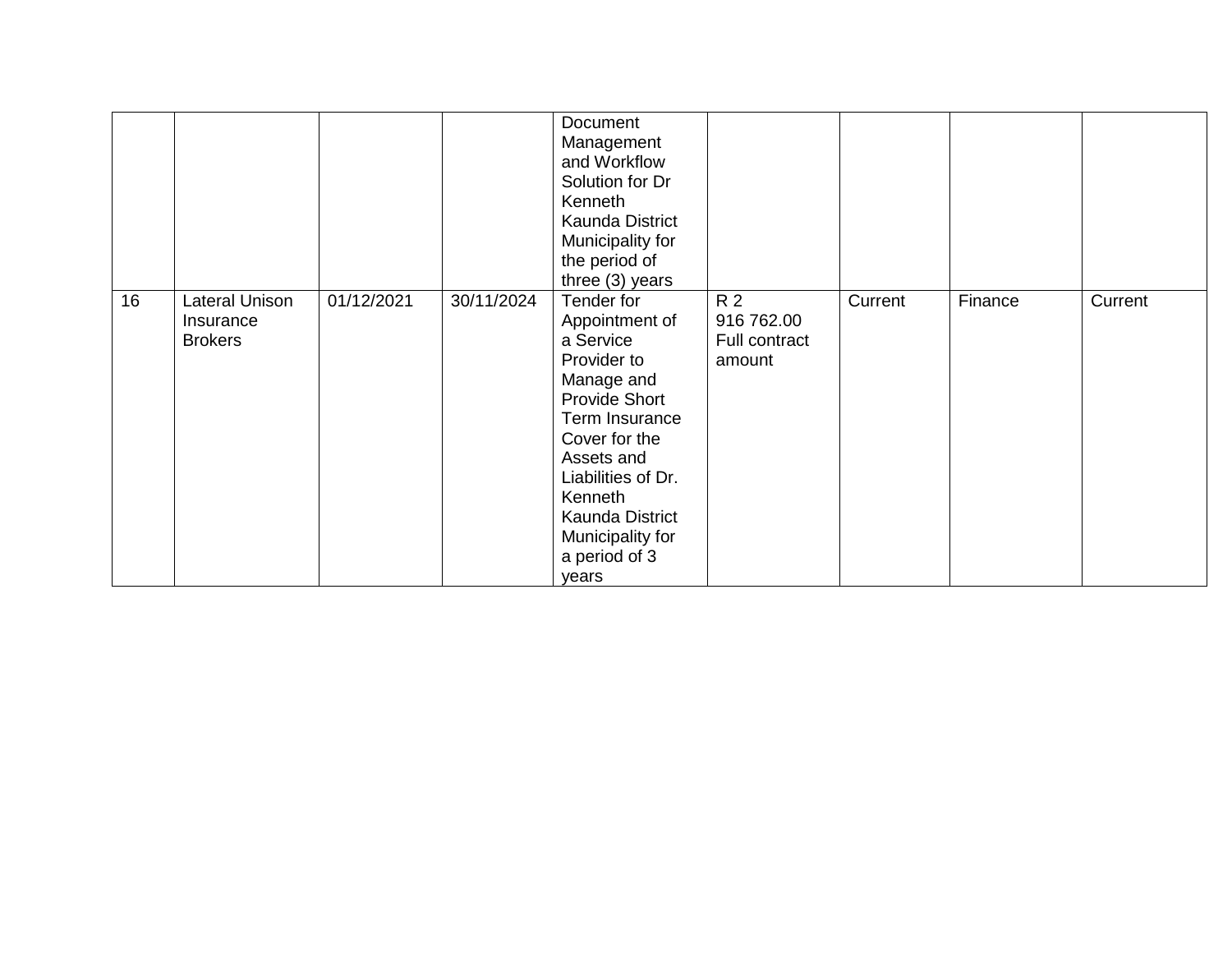**Table A6** provides a summary of procurements on awards evaluated on the PPPFA (80/20) from period 01/10/2021 to 31/12/2021 amount to R 4 105 262.00

## **Quotes and Tenders**

| No.                                                                   | <b>Description</b><br>$01/12/2021 - 31/12/2021$                                                                                                                                                                                                      | Company                           | Local<br>% | <b>BBBE</b> level<br>status<br>contributor | Women<br>Equity % | <b>Amount</b> | Any<br><b>Deviat</b><br>ion<br>N or Y | <b>If</b><br><b>Deviatio</b><br>n-<br><b>Reason</b><br><b>Provide</b> |
|-----------------------------------------------------------------------|------------------------------------------------------------------------------------------------------------------------------------------------------------------------------------------------------------------------------------------------------|-----------------------------------|------------|--------------------------------------------|-------------------|---------------|---------------------------------------|-----------------------------------------------------------------------|
| Provides a summary of procurements between R30 000.00 and R100 000.00 |                                                                                                                                                                                                                                                      |                                   |            |                                            |                   |               |                                       |                                                                       |
| 1                                                                     | <b>QUOTATION KKDM 2022/12:</b><br>Supply and Delivery of 100<br>Food Hampers to the needy                                                                                                                                                            | Sibahhle-<br>Siphelele<br>Trading | 100%       | Level 1                                    |                   | R 49 732.00   | $\mathsf{N}$                          |                                                                       |
| $\overline{2}$                                                        | <b>QUOTATION KKDM 2022/14:</b><br>Supply and Delivery of 250<br>Single Bed size Foam<br><b>Mattresses for Disaster</b>                                                                                                                               | Mphohle<br><b>Trading Pty Ltd</b> | 100%       | Level 1                                    |                   | R 86 250.00   | $\mathsf{N}$                          |                                                                       |
| $\mathbf{3}$                                                          | <b>QUOTATION KKDM 2022/07</b><br><b>RE ADVERT:</b> Supply and<br>Delivery of 50 Sets of Building<br>Materials (Bricks, Cement,<br>Concrete Mix, Building Sand &<br><b>Concrete Lintels for Bottom</b><br>Structures at Oersonskraal<br>Village, MHLM | Mphohle<br>Trading Pty Ltd        | 100%       | Level 1                                    |                   | R 42 228.00   | $\mathsf{N}$                          |                                                                       |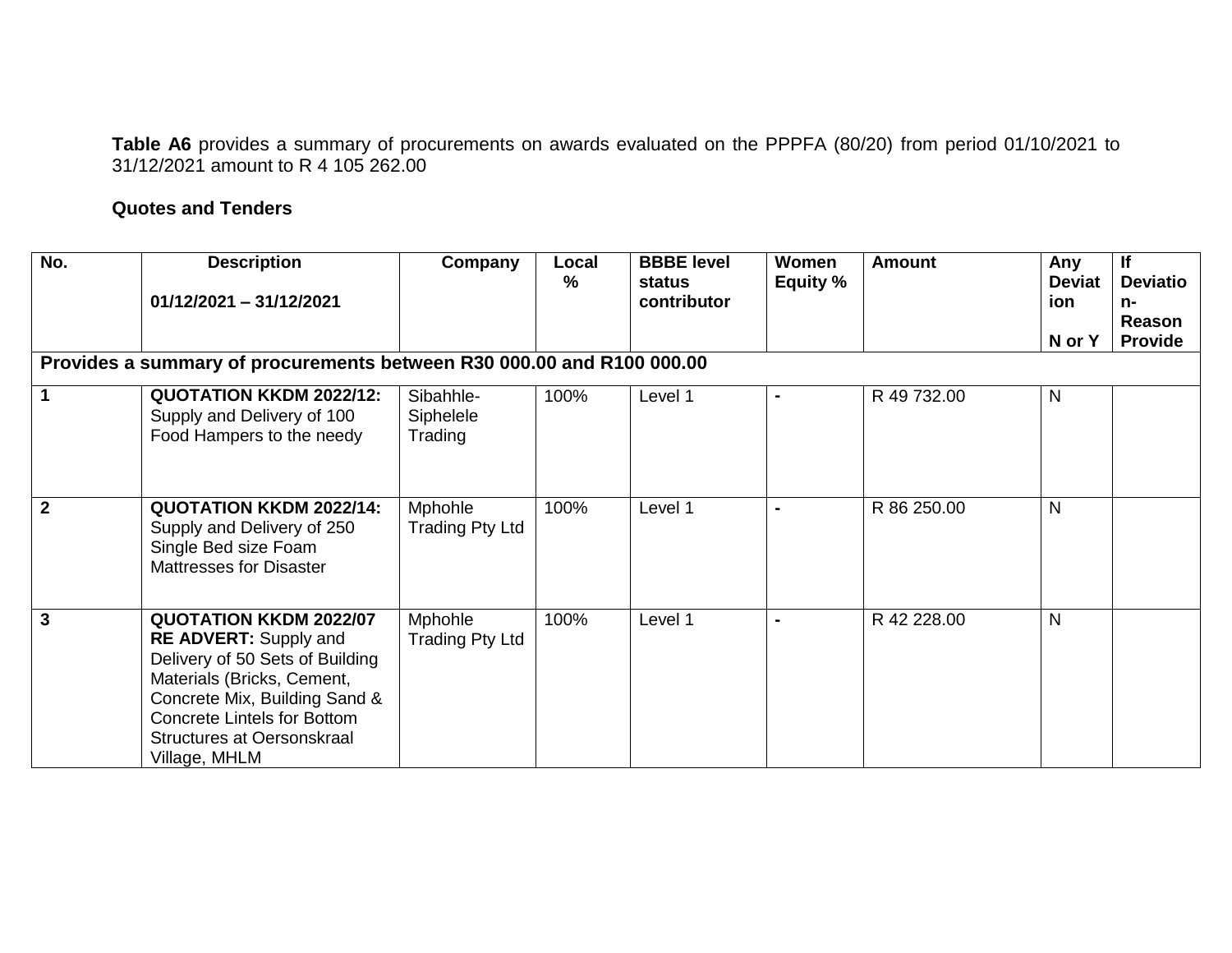| 4            | <b>QUOTATION KKDM 2022/15:</b><br>Supply and Delivery of 250<br>Double Bed size Minky Single<br>Ply Blankets for Disaster Relief                                                                                                    | Sibahhle-<br>Siphelele<br>Trading                    | 100% | Level 1 |              | R 50 000.00    | $\mathsf{N}$ |  |
|--------------|-------------------------------------------------------------------------------------------------------------------------------------------------------------------------------------------------------------------------------------|------------------------------------------------------|------|---------|--------------|----------------|--------------|--|
| 5            | <b>QUOTATION KKDM 2022/16:</b><br>Supply and Delivery of a<br>Laptop for Senior Accountant<br>(AFS)                                                                                                                                 | K2014146845<br>(South Africa)                        | 100% | Level 1 | 100%         | R 53 790.00    | $\mathsf{N}$ |  |
| 6            | <b>QUOTATION KKDM 2022/20:</b><br>Catering for Induction of<br><b>Councilors and Facilitators of</b><br>Dr Kenneth Kaunda District<br>Municipality from 06/12/2021<br>until 10/12/2022                                              | <b>Hope Sends</b><br>Trading and<br>Projects         | 100% | Level 1 |              | R 63 000.00    | N            |  |
|              |                                                                                                                                                                                                                                     |                                                      |      |         | <b>Total</b> | R 345 000.00   |              |  |
|              | Provides a summary of procurements above R100 000.00                                                                                                                                                                                |                                                      |      |         |              |                |              |  |
| 1            | <b>TENDER KKDM 10/21</b><br>Appointment of a Service<br>Provider to Manage and<br>Provide Short Term Insurance<br>Cover for the Assets and<br>Liabilities of Dr. Kenneth<br>Kaunda District Municipality for<br>a period of 3 years | <b>Lateral Unison</b><br>Insurance<br><b>Brokers</b> |      | Level 1 |              | R 2 916 762.00 | N            |  |
| $\mathbf{2}$ | <b>QUOTATION KKDM 2022/17</b><br>Hiring of TLB's and Tipper<br>Trucks for a Cleaning<br>Campaign to Eradicate Illegal<br>Dumping in JB Marks<br><b>Municipality Areas</b>                                                           | Jmmothopeng<br><b>Trading Pty Ltd</b>                | 100% | Level 1 |              | R 170 500.00   | $\mathsf{N}$ |  |